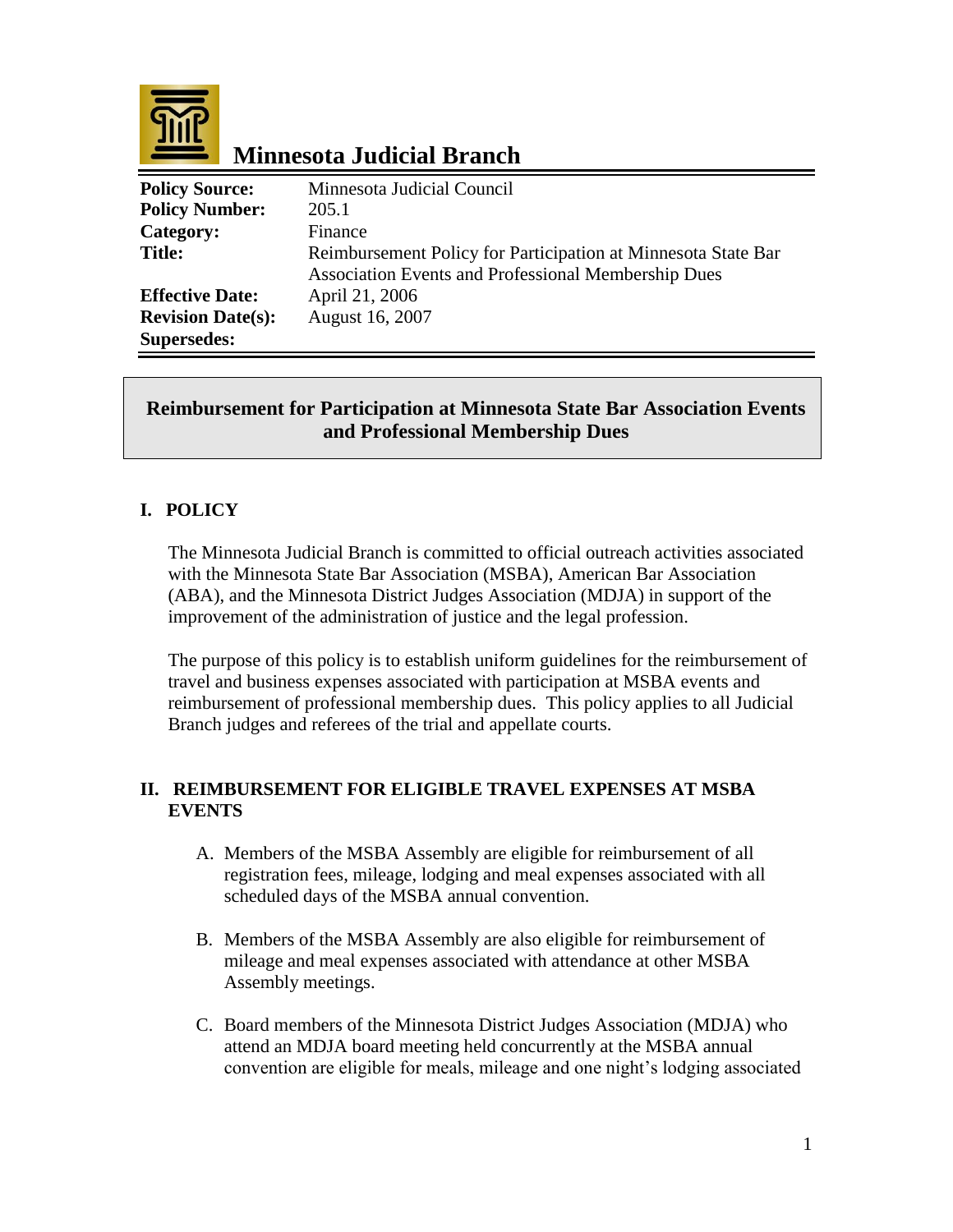with their MDJA board meeting. MSBA registration fees are not an eligible expense for participants in this category.

- D. Members of the Minnesota Judicial Council who attend a Judicial Council meeting held concurrently at the MSBA annual convention or attend the MSBA convention as a speaker or presenter are eligible for all registration fees, mileage, lodging and meal expenses associated with all scheduled days of the MSBA annual convention.
- E. The Chief Justice of the Minnesota Supreme Court and the Chief Judge of the Minnesota Court of Appeals may appoint additional appellate judges from their courts to attend the MSBA annual convention depending on scheduling availability and budget resources. Such judges are eligible for reimbursement of all registration fees, mileage, lodging and meal expenses associated with all scheduled days of the MSBA annual convention.
- F. In addition to the previous categories, Chief Judges of the District Court may approve up to an additional ten percent of their current active district judges and referees to attend the MSBA annual convention (rounded up to the nearest complete judge unit). Such judges and referees are eligible for reimbursement of all registration fees, mileage, lodging, and meal expenses associated with all scheduled days of the MSBA annual convention. Reimbursement of expenses in this paragraph must be authorized annually by the Judicial Council.
- G. Reimbursement of eligible expenses for participation of appellate court judges at MSBA events as described in this policy shall be charged to their respective appellate court budget. Reimbursement of eligible expenses for participation of trial court judges at MSBA events described in this policy shall be charged to the central judges budget.

#### **III. PROFESSIONAL ASSOCIATION MEMBERSHIP DUES**

- A. Trial Court judges and referees are eligible for reimbursement of up to \$200.00 each fiscal year towards the cost of MSBA and/or ABA membership dues and up to \$100.00 each fiscal year towards the cost of MDJA membership dues. Trial court judges and referees are not eligible for reimbursement of membership dues for other professional associations.
- B. The Chief Justice of the Minnesota Supreme Court and the Chief Judge of the Minnesota Court of Appeals may approve MSBA and/or ABA membership dues and travel expenses associated with participation at professional association events for appellate judges, depending upon the availability of budget resources. Reimbursement of MDJA membership dues is limited to \$100.00 for each appellate judge in each fiscal year. Appellate judges are not